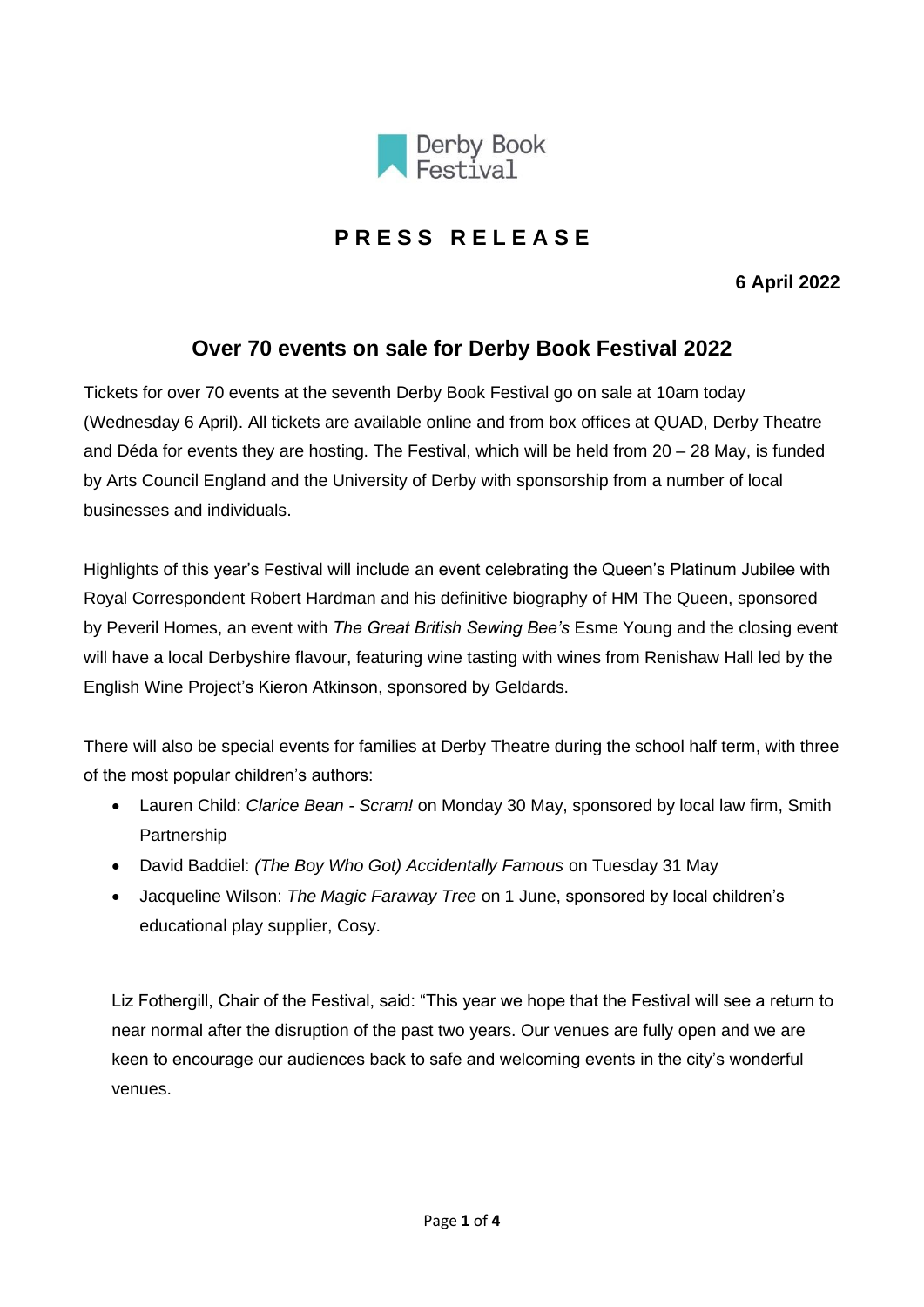"The programme includes our usual broad range of events and genres for all ages and interests and we are particularly excited to have three of the country's biggest names in children's literature."

This year's programme also includes:

- Two of the country's most celebrated poets: Roger Robinson and Raymond Antrobus
- Award-winners and shortlisted fiction writers: Costa First Novel winner, Caleb Azumah Nelson (*Open Water),* Booker-shortlisted Graeme Macrae Burnet (*Case Study)*, Waterstones Book of the Year-shortlisted Amy Jeffs (*Storyland)*, Women's Prize-shortlisted Sarah Moss (*The Fell,* Joanna Cannon (*A Tidy Ending)*, Stacey Halls (*Mrs England)*
- Debut authors: Francesca May (*Wicked and Wild)*, Susan Stokes Chapman (*Pandora)* and Alex Hyde (*Violets)*
- For children and families: Lauren Child, Jacqueline Wilson, David Baddiel, Fairy Tales Puppet Shows, Roald Dahl Theatre Show
- For lovers of wildlife and the natural world: Fred Pearce on *A Trillion Trees,* Susanne Masters on *Wild Waters: a wildlife and water lover's companion to the aquatic world, forager* and author of the River Cottage guides, John Wright on *A Spotter's Guide to the Countryside,* Lulah Ellender on *Grounding: Finding Home in a Garden,* Christopher Somerville on A View from the Hill: Four Seasons in a Walker's Britain, sponsored by East Midlands Business Chamber
- For arts lovers: Franny Moyle on Holbein, Jacqueline Riding on Hogarth, James Hamilton on Constable, Patrick Mackie on Mozart, Victoria Finlay on Fabric: The Hidden History of the Material World - and *The Great British Sewing Bee's* Esme Young
- For health and well-being: Shared reading taster events and a Well-being Walk, Julia Samuel: *Every Family has a Story*, Will Buckingham: *Hello, Stranger: How We Find Connection in a Disconnected World,* Wendy Mitchell: *What I Wish People Knew about Dementia*, sponsored by Pennine Healthcare
- For history lovers: Andrew Roberts on *George III,* Alison Weir on *Elizabeth of York* (both events sponsored by Peveril Homes)*,* David Hendy on the definitive history of the BBC in its centenary year, sponsored by Geldards, Rob Young on *The Magic Box: Viewing Britain through the Rectangular Window,* Caitlin Davies on *Queens of the Underworld: A Journey into the lives of Female Crooks,* Helen Taylor on *Why Women Read Fiction,* sponsored by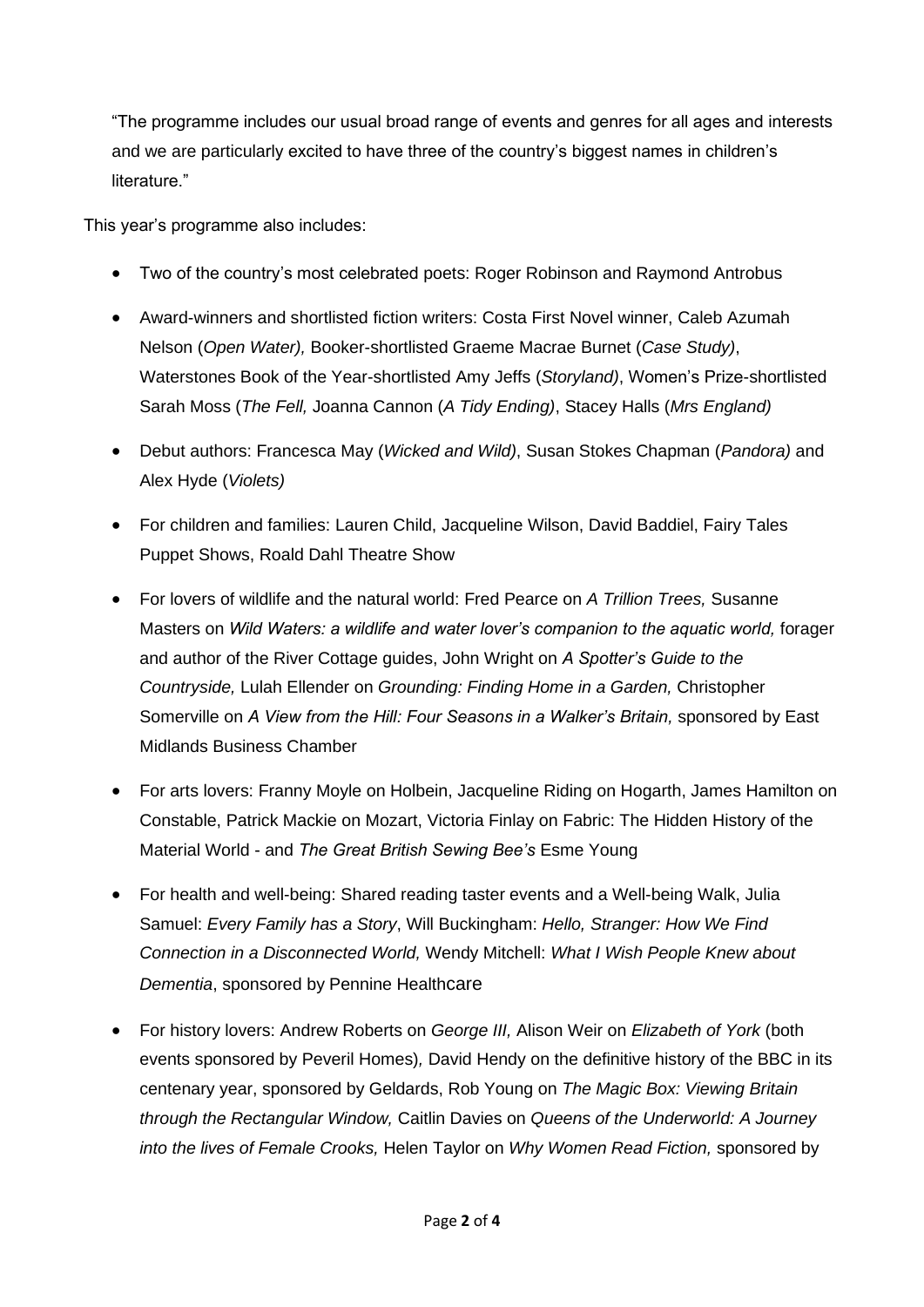Freeths, Arthur der Weduwen & Andrew Pettegree: *The Library; A Fragile History,* Alex Renton on coming to terms with her family's history of slavery

• For political animals: Guardian columnist John Crace on *A Farewell to Calm*, political commentator Paul Mason on *How to Stop Fascism,* ITV News presenter and novelist Tom Bradby on *Yesterday's Spy,* sponsored by Penguin PR.

There will also be an event for Marketing Derby bondholders with inspirational speaker, Estelle Read. Tickets are also available to the public.

Professor Kathryn Mitchell CBE DL, Vice-Chancellor and Chief Executive of the University of Derby, said: "As an avid reader, I know the joy that books can bring and it is wonderful that the Festival provides an opportunity for people to come together to share their love of reading and discover new authors and books.

"Broadening knowledge and challenging our ways of thinking are all key parts of university life and reading plays a crucial role in that. It can help to raise aspirations, support people to recognise and fulfil their potential, and discover new possibilities."

Five of this year's events, including the three children's events at Derby Theatre, will be translated by a BSL interpreter, in partnership with Communication Unlimited.

This year's venues include Artcore, Déda, city and community libraries, Derby College, Derby Museums, Derby Theatre, Landau Forte College, QUAD and Waterstones. The Festival programme will be available from all Festival venues, as well all libraries and tourist offices. The Festival is organised in partnership with all the major arts and cultural partners in the city, including Marketing Derby.

Tickets can be booked online at [www.derbybookfestival.co.uk](http://www.derbybookfestival.co.uk/) or in person or by phone at QUAD, Derby Theatre and Déda for the events they are hosting.

### **ENDS**

### **For further information contact:**

Sian Hoyle, Executive Director on 0776 1379562 or email: [sian@derbybookfestival.co.uk](mailto:sian@derbybookfestival.co.uk)

### **NOTES TO EDITORS**

If you require any images of this year's authors, please email [sian@derbybookfestival.co.uk](mailto:sian@derbybookfestival.co.uk) and we will send by We Transfer.

Derby Book Festival is now in its seventh year and will be held from 20 – 28 May 2022.